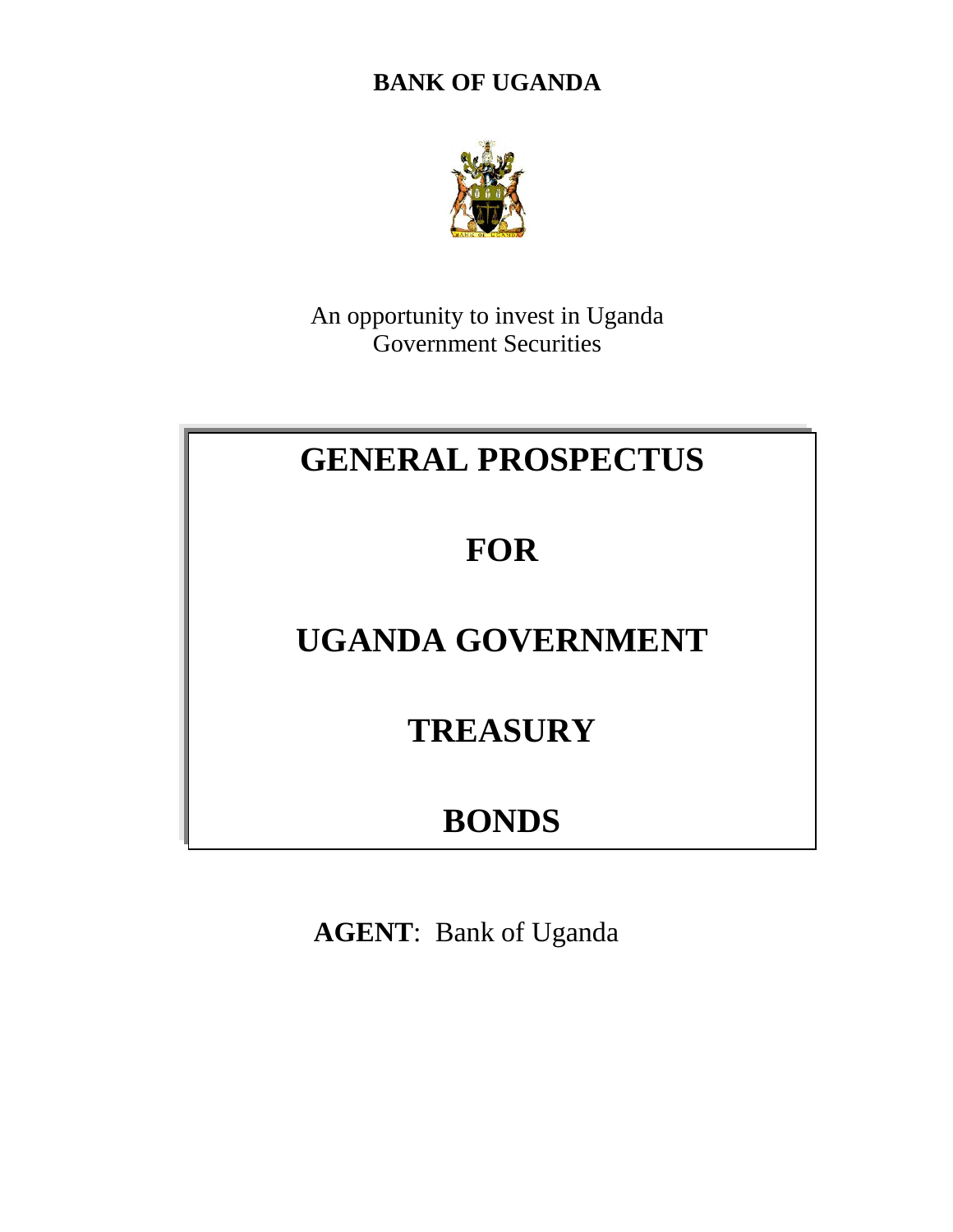## **PROSPECTUS**

## **UGANDA GOVERNMENT TREASURY BOND**

The Bank of Uganda, as fiscal agent for the Uganda Government issues Treasury bonds every 28 days as per our Issuance Calendar (published on the Bank website).

## **A. TERMS AND CONDITIONS**

| 1. Auctions:<br>2. Amount of Auction Offering | Every 28 days<br>As will be announced in Invitation to Tender                         |
|-----------------------------------------------|---------------------------------------------------------------------------------------|
| 3. Tenors                                     | 2 Years, 3 Years, 5 Years, 10 Years and 15 Years                                      |
| 4. Coupon Interest Payments                   | Semi-annual (every 182 days); coupon dates<br>as<br>announced in Invitation to Tender |
| 5. Listing<br>6. Issuer:                      | Listed every Monday following a bond auction<br>Government of Uganda                  |
| 7. Issuing and paying agent:                  | Bank of Uganda                                                                        |
| 8. Mode of Issuing:                           | Multiple bid auction                                                                  |
| 9. Purpose:                                   | <b>Fiscal Policy</b>                                                                  |
| 10. Auction frequency:                        | Monthly or as otherwise prescribed by the Bank of Uganda.                             |
| 11. Price per Ush. 100                        | Quoted at premium, par or discount to three decimal places.                           |
|                                               | (See yield/price tables on last page for guidance on pricing).                        |
| 12. Registrar:                                | Bank of Uganda                                                                        |
| 13. Minimum bid amount:                       | UGX 100,000=                                                                          |
| 14. Day count convention:                     | Actual/364                                                                            |
| 15. Tax:                                      | Discount and coupon interest will be subject to 20%                                   |
|                                               | Withholding tax                                                                       |
| 16. Form of issuance:                         | Only in book entry form                                                               |
| 17. Rediscounting:                            | As per Bank of Uganda Policy                                                          |
| 18. Eligibility:                              | Resident and non-resident investors who have opened up                                |
|                                               | CDS accounts at the Bank of Uganda                                                    |
| 19. Defaulters:                               | Will be suspended from subsequent auctions                                            |
| 20. Right to Accept Applications:             | Bank of Uganda reserves the right to allot the application in                         |
|                                               | part or reject in total at its discretion.                                            |
| 21. Nature of Treasury bonds:                 | Marketable Government securities that constitute liquid                               |
|                                               | assets under the Financial Institutions Act No. 2, 2004                               |